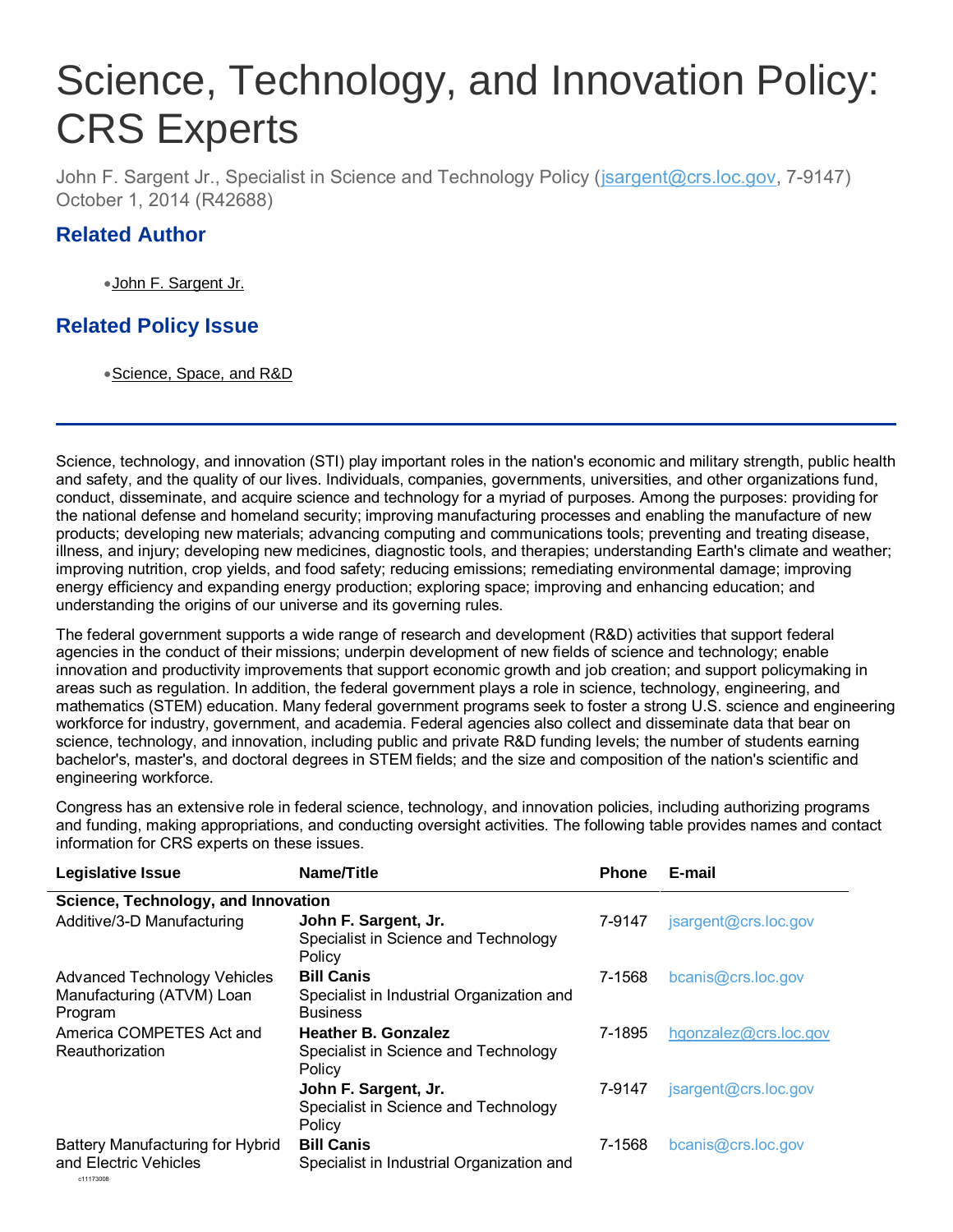|                                                                         | <b>Business</b>                                                                                |        |                       |
|-------------------------------------------------------------------------|------------------------------------------------------------------------------------------------|--------|-----------------------|
| <b>Educational Technologies</b>                                         | <b>Heather B. Gonzalez</b><br>Specialist in Science and Technology<br>Policy                   | 7-1895 | hgonzalez@crs.loc.gov |
| Environmental Regulation and<br>Compliance                              | <b>Megan Stubbs</b><br>Specialist in Agricultural Conservation<br>and Natural Resources Policy | 7-8707 | mstubbs@crs.loc.gov   |
|                                                                         | <b>Robert Esworthy</b><br>Specialist in Environmental Policy                                   | 7-7236 | resworthy@crs.loc.gov |
|                                                                         | <b>Claudia Copeland</b><br>Specialist in Resources and<br><b>Environmental Policy</b>          | 7-7227 | ccopeland@crs.loc.gov |
|                                                                         | <b>Mary Tiemann</b><br>Specialist in Environmental Policy                                      | 7-5937 | mtiemann@crs.loc.gov  |
| Follow-on Biologics                                                     | <b>Frank Gottron</b><br>Specialist in Science and Technology<br>Policy                         | 7-5854 | fgottron@crs.loc.gov  |
| <b>Genetic Testing</b>                                                  | Amanda K. Sarata<br>Specialist in Health Policy                                                | 7-7641 | asarata@crs.loc.gov   |
| <b>Innovation Prizes</b>                                                | <b>Heather B. Gonzalez</b><br>Specialist in Science and Technology<br>Policy                   | 7-1895 | hgonzalez@crs.loc.gov |
| <b>Laboratory Developed Tests</b><br>(LDTs)                             | Amanda K. Sarata<br>Specialist in Health Policy                                                | 7-7641 | asarata@crs.loc.gov   |
|                                                                         | Judith A. Johnson<br>Specialist in Biomedical Policy                                           | 7-7077 | jajohnson@crs.loc.gov |
| Intellectual Property:<br><b>Patents and Copyrights</b>                 | <b>Frank Gottron</b><br>Specialist in Science and Technology<br>Policy                         | 7-5854 | fgottron@crs.loc.gov  |
|                                                                         | John R. Thomas<br><b>Visiting Scholar</b>                                                      | 7-0975 | jrthomas@crs.loc.gov  |
| <b>Internet Governance</b>                                              | <b>Lennard G. Kruger</b><br>Specialist in Science and Technology<br>Policy                     | 7-7070 | Ikruger@crs.loc.gov   |
| <b>Medical Device Regulation</b>                                        | Judith A. Johnson<br>Specialist in Biomedical Policy                                           | 7-7077 | jajohnson@crs.loc.gov |
| 21 <sup>st</sup> Century Nanotechnology<br>R&D Act and Reauthorization  | John F. Sargent, Jr.<br>Specialist in Science and Technology<br>Policy                         | 7-9147 | jsargent@crs.loc.gov  |
| <b>Patents and Pharmaceutical</b><br>Innovation                         | <b>Frank Gottron</b><br>Specialist in Science and Technology<br>Policy                         | 7-5854 | fgottron@crs.loc.gov  |
|                                                                         | John R. Thomas<br><b>Visiting Scholar</b>                                                      | 7-0975 | jrthomas@crs.loc.gov  |
| <b>Publishing of Scientific Papers</b><br>with Potential Security Risks | Dana A. Shea<br>Specialist in Science and Technology<br>Policy                                 | 7-6844 | dshea@crs.loc.gov     |
|                                                                         | <b>Frank Gottron</b><br>Specialist in Science and Technology<br>Policy                         | 7-5854 | fgottron@crs.loc.gov  |
| <b>Technology Transfer</b>                                              | John F. Sargent, Jr.<br>Specialist in Science and Technology<br>Policy                         | 7-9147 | jsargent@crs.loc.gov  |

#### **Research and Development: Federal Agencies**

| Office of Science and        | John F. Sargent, Jr.                 | 7-9147 | $\frac{1}{2}$ isargent@crs.loc.gov |
|------------------------------|--------------------------------------|--------|------------------------------------|
| Technology Policy, Executive | Specialist in Science and Technology |        |                                    |
| Office of the President      | Policy                               |        |                                    |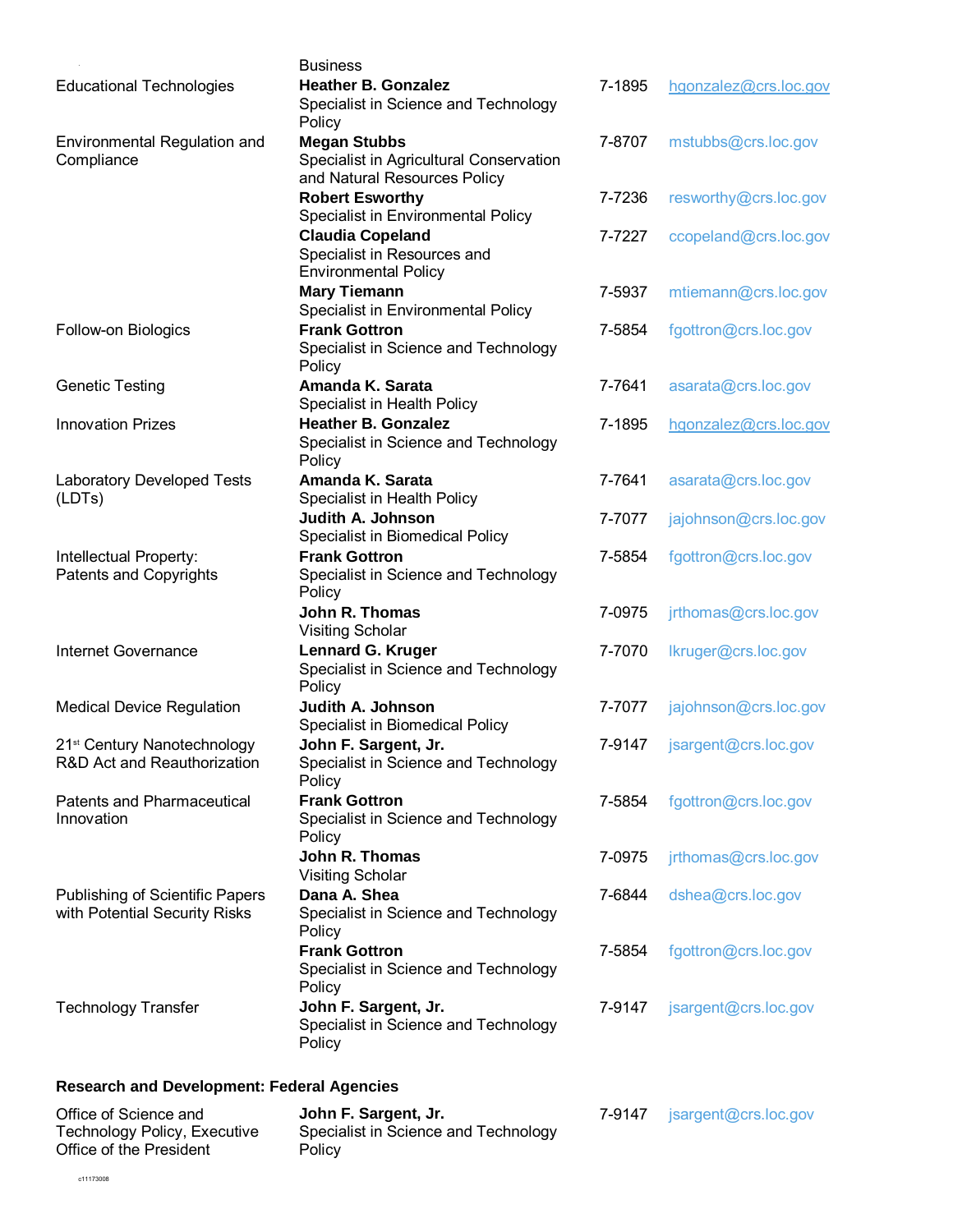|                                                                                     | Dana A. Shea<br>Specialist in Science and Technology<br>Policy               | 7-6844 | dshea@crs.loc.gov     |  |
|-------------------------------------------------------------------------------------|------------------------------------------------------------------------------|--------|-----------------------|--|
| Department of Agriculture<br>(USDA)                                                 | <b>Jim Monke</b><br>Specialist in Agricultural Policy                        | 7-9664 | jmonke@crs.loc.gov    |  |
| Department of Commerce:<br>National Institute of Standards<br>and Technology (NIST) | John F. Sargent, Jr.<br>Specialist in Science and Technology<br>Policy       | 7-9147 | jsargent@crs.loc.gov  |  |
| Department of Commerce:<br>National Oceanic and<br>Atmospheric Administration       | Harold F. Upton<br>Analyst in Natural Resources Policy                       | 7-2264 | hupton@crs.loc.gov    |  |
| Department of Defense (DOD)                                                         | John D. Moteff<br>Specialist in Science and Technology<br>Policy             | 7-1435 | jmoteff@crs.loc.gov   |  |
| Department of Energy (DOE)                                                          | <b>Daniel Morgan</b><br>Specialist in Science and Technology<br>Policy       | 7-5849 | dmorgan@crs.loc.gov   |  |
|                                                                                     | <b>Heather Gonzalez</b><br>Specialist in Science and Technology<br>Policy    | 7-1895 | hgonzalez@crs.loc.gov |  |
| Department of Homeland<br>Security (DHS)                                            | <b>Daniel Morgan</b><br>Specialist in Science and Technology<br>Policy       | 7-5849 | dmorgan@crs.loc.gov   |  |
|                                                                                     | Dana A. Shea<br>Specialist in Science and Technology<br>Policy               | 7-6844 | dshea@crs.loc.gov     |  |
| Department of the Interior (DOI)                                                    | John F. Sargent, Jr.<br>Specialist in Science and Technology<br>Policy       | 7-9147 | jsargent@crs.loc.gov  |  |
| Department of the Interior: U.S.<br>Geological Service (USGS)                       | <b>Pervaze Sheikh</b><br>Specialist in Natural Resoures Policy               | 7-6070 | psheikh@crs.loc.gov   |  |
| Department of Transportation<br>(DOT)                                               | John F. Sargent, Jr.<br>Specialist in Science and Technology<br>Policy       | 7-9147 | jsargent@crs.loc.gov  |  |
| <b>Environmental Protection</b><br>Agency (EPA)                                     | <b>Robert Esworthy</b><br>Specialist in Environmental Policy                 | 7-7236 | resworthy@crs.loc.gov |  |
| National Aeronautics and Space<br>Administration (NASA)                             | <b>Daniel Morgan</b><br>Specialist in Science and Technology<br>Policy       | 7-5849 | dmorgan@crs.loc.gov   |  |
| National Institutes of Health<br>(NIH)                                              | Judith A. Johnson<br>Specialist in Biomedical Policy                         | 7-7077 | jajohnson@crs.loc.gov |  |
| <b>National Science Foundation</b><br>(NSF)                                         | <b>Heather B. Gonzalez</b><br>Specialist in Science and Technology<br>Policy | 7-1895 | hgonzalez@crs.loc.gov |  |
| <b>Research and Development: Multi-agency Initiatives</b>                           |                                                                              |        |                       |  |
| <b>Advanced Manufacturing</b><br>Partnership (AMP)                                  | John F. Sargent, Jr.<br>Specialist in Science and Technology<br>Policy       | 7-9147 | jsargent@crs.loc.gov  |  |
| Doubling Effort (NSF, DOE<br>Office of Science, NIST)                               | John F. Sargent, Jr.<br>Specialist in Science and Technology<br>Policy       | 7-9147 | jsargent@crs.loc.gov  |  |
| Materials Genome Initiative<br>(MGI)                                                | John F. Sargent, Jr.<br>Specialist in Science and Technology<br>Policy       | 7-9147 | jsargent@crs.loc.gov  |  |
| National Nanotechnology<br>Initiative (NNI)                                         | John F. Sargent, Jr.<br>Specialist in Science and Technology<br>Policy       | 7-9147 | jsargent@crs.loc.gov  |  |
| Networking and Information<br>c11173008                                             | <b>Patricia Moloney Figliola</b>                                             | 7-2508 | pfigliola@crs.loc.gov |  |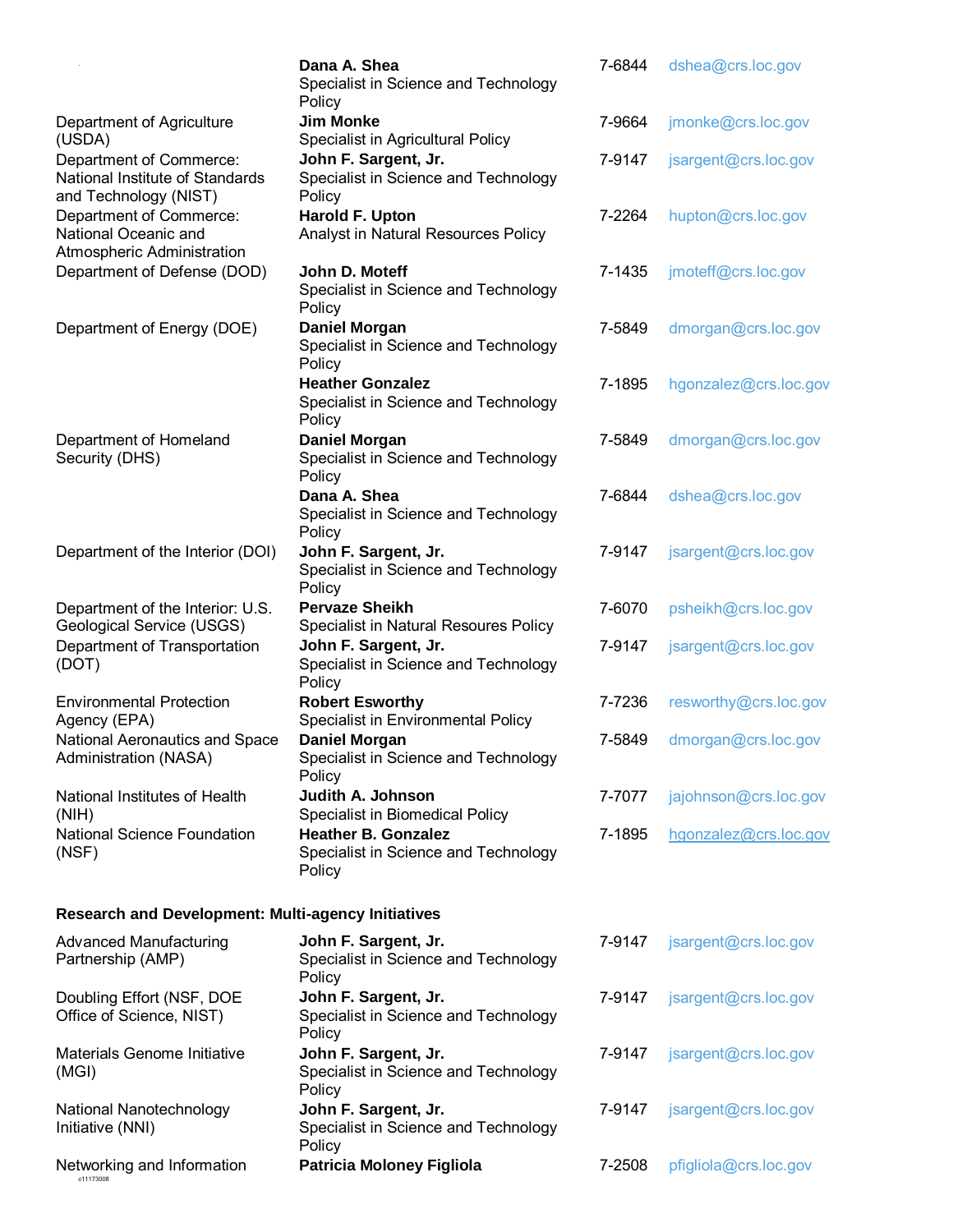| <b>Technology Research and</b><br>Development program (NITRD)<br>U.S. Global Change Research<br>Program (USGCRP) | Specialist in Internet and<br><b>Telecommunications Policy</b><br>Jane A. Leggett<br>Specialist in Energy and Environmental<br>Policy | 7-9525 | jaleggett@crs.loc.gov |
|------------------------------------------------------------------------------------------------------------------|---------------------------------------------------------------------------------------------------------------------------------------|--------|-----------------------|
| <b>Research and Development: Selected Topics and Fields</b><br>Academic R&D and Related<br><b>Issues</b>         | <b>Heather B. Gonzalez</b><br>Specialist in Science and Technology<br>Policy                                                          | 7-1895 | hgonzalez@crs.loc.gov |
| <b>Biodefense</b>                                                                                                | Dana A. Shea<br>Specialist in Science and Technology<br>Policy                                                                        | 7-6844 | dshea@crs.loc.gov     |
|                                                                                                                  | <b>Frank Gottron</b><br>Specialist in Science and Technology<br>Policy                                                                | 7-5854 | fgottron@crs.loc.gov  |
| Carbon Capture and<br>Sequestration                                                                              | <b>Peter Folger</b><br>Specialist in Energy and Natural<br><b>Resources Policy</b>                                                    | 7-1517 | pfolger@crs.loc.gov   |
| <b>Climate Science</b>                                                                                           | Jane A. Leggett<br>Specialist in Energy and Environmental<br>Policy                                                                   | 7-9525 | jaleggett@crs.loc.gov |
| Cooperative Research and<br>Development                                                                          | John F. Sargent, Jr.<br>Specialist in Science and Technology<br>Policy                                                                | 7-9147 | jsargent@crs.loc.gov  |
| Competitiveness                                                                                                  | John F. Sargent, Jr.<br>Specialist in Science and Technology<br>Policy                                                                | 7-9147 | jsargent@crs.loc.gov  |
|                                                                                                                  | <b>Heather B. Gonzalez</b><br>Specialist in Science and Technology<br>Policy                                                          | 7-1895 | hgonzalez@crs.loc.gov |
| Cybersecurity                                                                                                    | Eric A. Fischer<br>Senior Specialist in Science and<br>Technology                                                                     | 7-7071 | efischer@crs.loc.gov  |
|                                                                                                                  | <b>Patricia Moloney Figliola</b><br>Specialist in Internet and<br><b>Telecommunications Policy</b>                                    | 7-2508 | pfigliola@crs.loc.gov |
| Defense                                                                                                          | John D. Moteff<br>Specialist in Science and Technology<br>Policy                                                                      | 7-1435 | jmoteff@crs.loc.gov   |
| Federal R&D Funding for<br>Historically-Black Colleges and<br>Universities (HBCUs)                               | <b>Heather B. Gonzalez</b><br>Specialist in Science and Technology<br>Policy                                                          | 7-1895 | hgonzalez@crs.loc.gov |
| Federally-funded Research and<br>Development Centers (FFRDC)                                                     | <b>Daniel Morgan</b><br>Specialist in Science and Technology<br>Policy                                                                | 7-5849 | dmorgan@crs.loc.gov   |
|                                                                                                                  | John F. Sargent, Jr.<br>Specialist in Science and Technology<br>Policy                                                                | 7-9147 | jsargent@crs.loc.gov  |
| Government, Industry, and<br>University R&D Data                                                                 | John F. Sargent, Jr.<br>Specialist in Science and Technology<br>Policy                                                                | 7-9147 | jsargent@crs.loc.gov  |
| Health                                                                                                           | Judith A. Johnson<br>Specialist in Biomedical Policy                                                                                  | 7-7077 | jajohnson@crs.loc.gov |
| <b>Homeland Security</b>                                                                                         | <b>Daniel Morgan</b><br>Specialist in Science and Technology<br>Policy                                                                | 7-5849 | dmorgan@crs.loc.gov   |
|                                                                                                                  | Dana A. Shea<br>Specialist in Science and Technology                                                                                  | 7-6844 | dshea@crs.loc.gov     |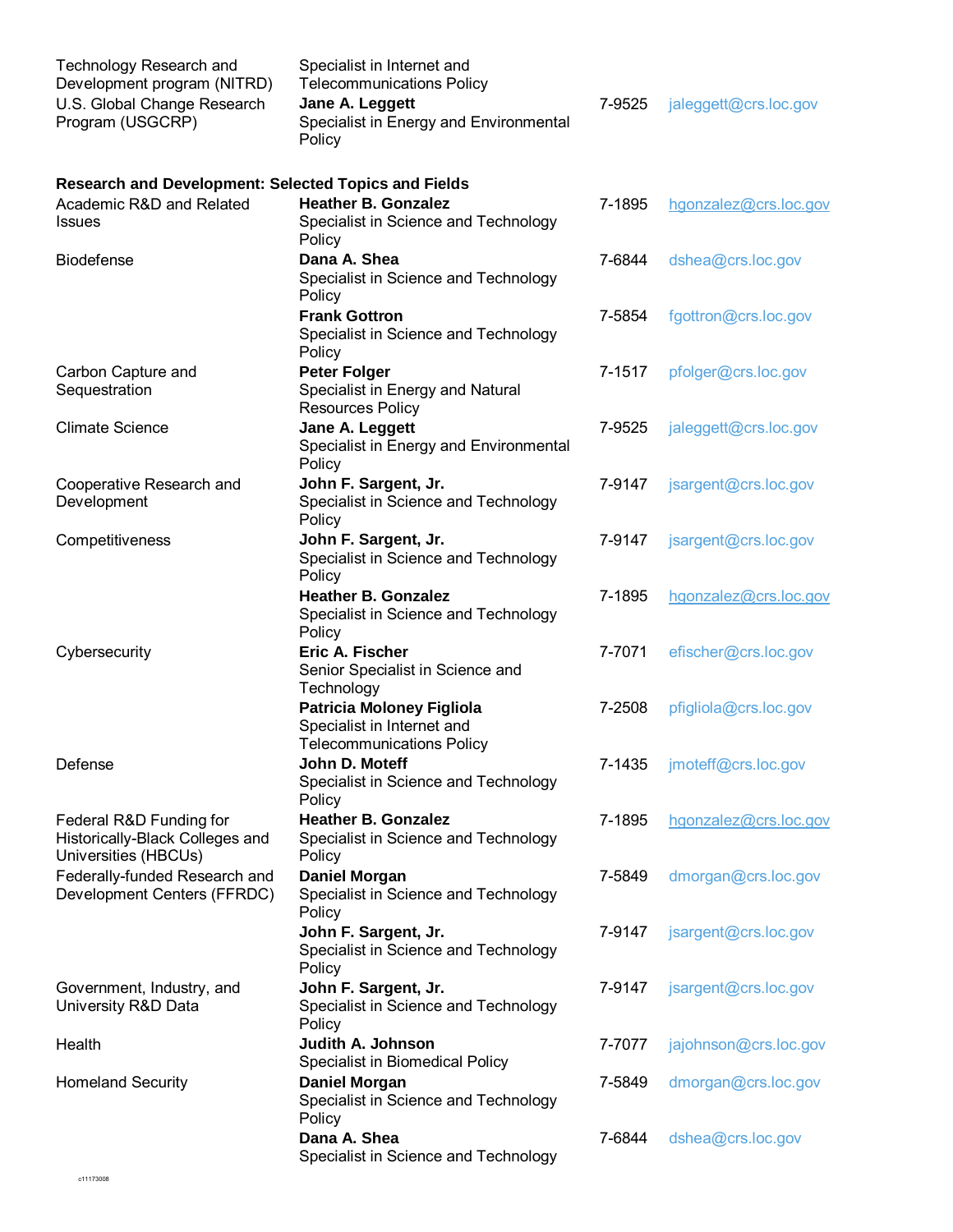|                                                                                                                    | Policy<br><b>Frank Gottron</b><br>Specialist in Science and Technology           | 7-5854 | fgottron@crs.loc.gov  |
|--------------------------------------------------------------------------------------------------------------------|----------------------------------------------------------------------------------|--------|-----------------------|
|                                                                                                                    | Policy<br>John D. Moteff<br>Specialist in Science and Technology<br>Policy       | 7-1435 | jmoteff@crs.loc.gov   |
|                                                                                                                    | <b>Jonathan Medalia</b><br>Specialist in Nuclear Weapons Policy                  | 7-7632 | jmedalia@crs.loc.gov  |
| Manufacturing                                                                                                      | John F. Sargent, Jr.<br>Specialist in Science and Technology<br>Policy           | 7-9147 | jsargent@crs.loc.gov  |
| Nanotechnology                                                                                                     | John F. Sargent, Jr.<br>Specialist in Science and Technology<br>Policy           | 7-9147 | jsargent@crs.loc.gov  |
| Public-Private R&D Partnerships                                                                                    | John F. Sargent, Jr.<br>Specialist in Science and Technology<br>Policy           | 7-9147 | jsargent@crs.loc.gov  |
| Research and Experimentation<br>(R&E) Tax Credit                                                                   | <b>Gary Guenther</b><br>Analyst in Public Finance                                | 7-7742 | gguenther@crs.loc.gov |
| Space Exploration                                                                                                  | <b>Daniel Morgan</b><br>Specialist in Science and Technology<br>Policy           | 7-5849 | dmorgan@crs.loc.gov   |
| <b>Stem Cell Research</b>                                                                                          | <b>Judith A. Johnson</b><br>Specialist in Biomedical Policy                      | 7-7077 | jajohnson@crs.loc.gov |
|                                                                                                                    | <b>Edward C. Liu</b><br>Legislative Attorney                                     | 7-9166 | eliu@crs.loc.gov      |
|                                                                                                                    | Selected Research, Development, and Innovation-related Programs                  |        |                       |
| <b>Experimental Program to</b><br>Stimulate Competitive Research<br>(EPSCoR)                                       | <b>Heather B. Gonzalez</b><br>Specialist in Science and Technology<br>Policy     | 7-1895 | hgonzalez@crs.loc.gov |
| Manufacturing Extension<br>Program (MEP)                                                                           | John F. Sargent, Jr.<br>Specialist in Science and Technology<br>Policy           | 7-9147 | jsargent@crs.loc.gov  |
| National Network for<br>Manufacturing Innovation<br>(NNMI)                                                         | John F. Sargent, Jr.<br>Specialist in Science and Technology<br>Policy           | 7-9147 | jsargent@crs.loc.gov  |
| Small Business Innovation<br><b>Research/Small Business</b><br><b>Technology Transfer</b><br>(SBIR/STTR)) programs | John F. Sargent, Jr.<br>Specialist in Science and Technology<br>Policy           | 7-9147 | jsargent@crs.loc.gov  |
|                                                                                                                    | Science, Technology, Engineering, and Mathematics (STEM) Education and Workforce |        |                       |
| <b>STEM Education</b>                                                                                              | <b>Heather B. Gonzalez</b><br>Specialist in Science and Technology<br>Policy     | 7-1895 | hgonzalez@crs.loc.gov |
|                                                                                                                    | Jeffrey J. Kuenzi<br>Specialist in Education Policy                              | 7-8645 | jkuenzi@crs.loc.gov   |
| <b>STEM Workforce</b>                                                                                              | John F. Sargent, Jr.<br>Specialist in Science and Technology<br>Policy           | 7-9147 | jsargent@crs.loc.gov  |
| Immigration of Foreign                                                                                             | <b>Ruth Ellen Wasem</b>                                                          | 7-7342 | rwasem@crs.loc.gov    |

Specialist in Immigration Policy

Specialist in Immigration Policy

7-0260 [asiskin@crs.loc.gov](mailto:asiskin@crs.loc.gov)

**Alison Siskin**

Immigration of Foreign Scientists and Engineers Visas for Foreign STEM **Students** 

#### **Telecommunications Policy**

c11173008